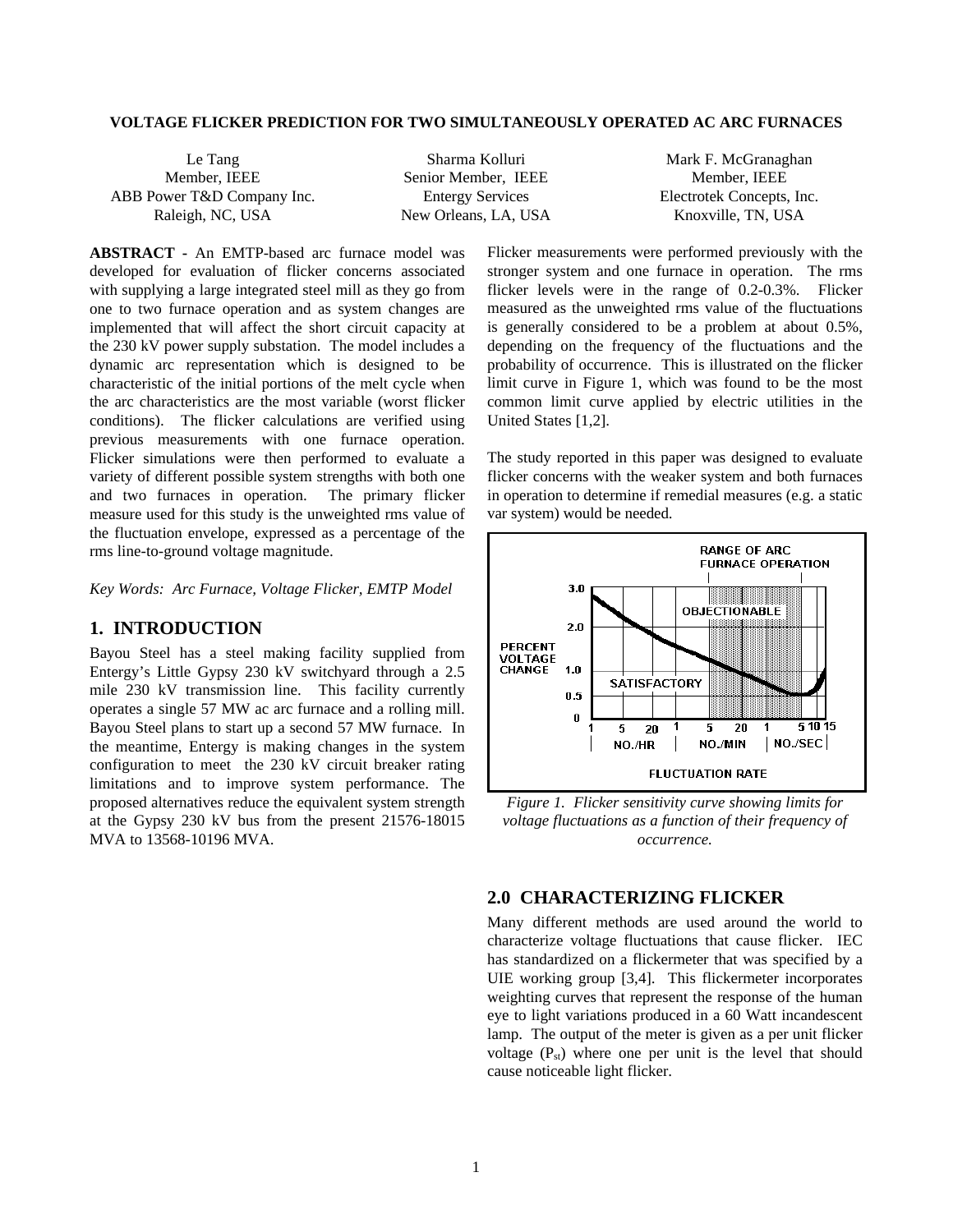The IEC flickermeter is not directly applicable to 60 Hertz systems where the secondary voltage is typically 120 volts. Lamps at 120 volts are less sensitive to voltage fluctuations than lamps at 230 volts. Sakulin [5] has performed tests that provide a basis for using the IEC flickermeter for 120 volt system applications. Results indicate that an acceptable level of  $P_{st}$  for North American systems should be in the range 1.2-1.35, instead of 1.0.

Until a standard measurement procedure for flicker concerns is developed in the United States, using the unweighted rms value of the voltage fluctuation envelope, along with information about the frequency content of the voltage fluctuation envelope, provides a convenient method of measurement which can easily be implemented in many different types of measurement equipment. This is the method adopted for the evaluations in this paper.

Measurements performed using this method should be evaluated in a statistical manner. For instance, a possible limit using this method might state that the rms value of the voltage fluctuation envelope should be less than 0.5% for 99% of the time.

#### **3. PREDICTING FLICKER PROBLEMS**

The results of measurements on furnace supply systems in Europe [6] have resulted in an empirical relationship for predicting flicker problems when the system supplies a single furnace:

$$
P_{st}(99) = \frac{60}{SCR} \tag{1}
$$

where:

 $P_{st}(99)$  is the  $P_{st}$  level that is exceeded 1% of the time.

SCR is the short circuit ratio at the point of common coupling.

An equivalent flicker level for multiple furnaces can be estimated using Equation 2:

$$
P_{\text{st total}} = \sqrt[3]{\sum_{i} P_{\text{st } i}} \tag{2}
$$

where:

 $a = 3$ P<sub>sttotal</sub> - total Pst resulting from all furnaces  $P_{\rm sti} = P_{\rm st}$  due to the *i*<sup>th</sup> furnace

According to this empirical relationship, for two furnaces of the same size, the flicker level with both furnaces operating should be about 26% greater than the flicker

level for one furnace. Other empirical relationships [7] have resulted in an exponent of 2 for this relationship which would yield a flicker increase of about 40%. In either case, the empirical results are from installations where the multiple arc furnaces are independent, and therefore seldom operate with both furnaces simultaneously at the initial melting stage.

Prediction of flicker levels associated with specific furnaces requires an accurate representation for the arc furnace loads. The major difficulty in the furnace modeling is to accurately characterize the electric arc. Even in the same stage of a melting cycle, the arc voltage and the equivalent arc resistance may change significantly, ranging from a momentary open circuit status to a momentary short circuit status. This arcing variation depends on the materials being melted and is highly random in nature. It has been found that the arc variations do not obey any uniform distribution.

In this study, arc furnace loads are represented using the Transient Analysis of Control Systems (TACS) modeling capability of the Electro-Magnetic Transient Program [8]. A variable arc length is characterized using the band limited white noise method [9]. The equivalent arc resistance varies continuously as a random function of time. The arc characteristics are also influenced by the electrode lifting and lowering controls. These variations are applied to an average arc voltage and furnace heating power which are controlled by a preset furnace operating voltage. Bandpass filters and random signal magnitude functions were used to characterize ac arcing resistance. A trial and error method was used to determine properties of the bandpass filters and magnitude functions for the arc characterization.

Once the model representing the arc variations was developed, the resulting voltage fluctuations can be evaluated against different system supply strengths, with either a single furnace operation or two furnace operation. In order to facilitate a sensitivity analysis, an EMTP TACS flicker meter module was also developed. This EMTP TACS flicker meter module reads a simulated voltage waveform at a specified system location during each time step of the simulation, performs the flicker calculation, and outputs instantaneous voltage flicker  $(\Delta V(t)/V)$  and unweighted rms flicker as a part of the simulation results.

### **4. EMTP MODEL DEVELOPMENT**

The power circuit of the steel mill is schematically shown in the one-line diagram given in Figure 2. Bayou Steel is supplied by the Entergy system from the Gypsy 230 kV switchyard through a 2.5 mile 230 kV transmission line.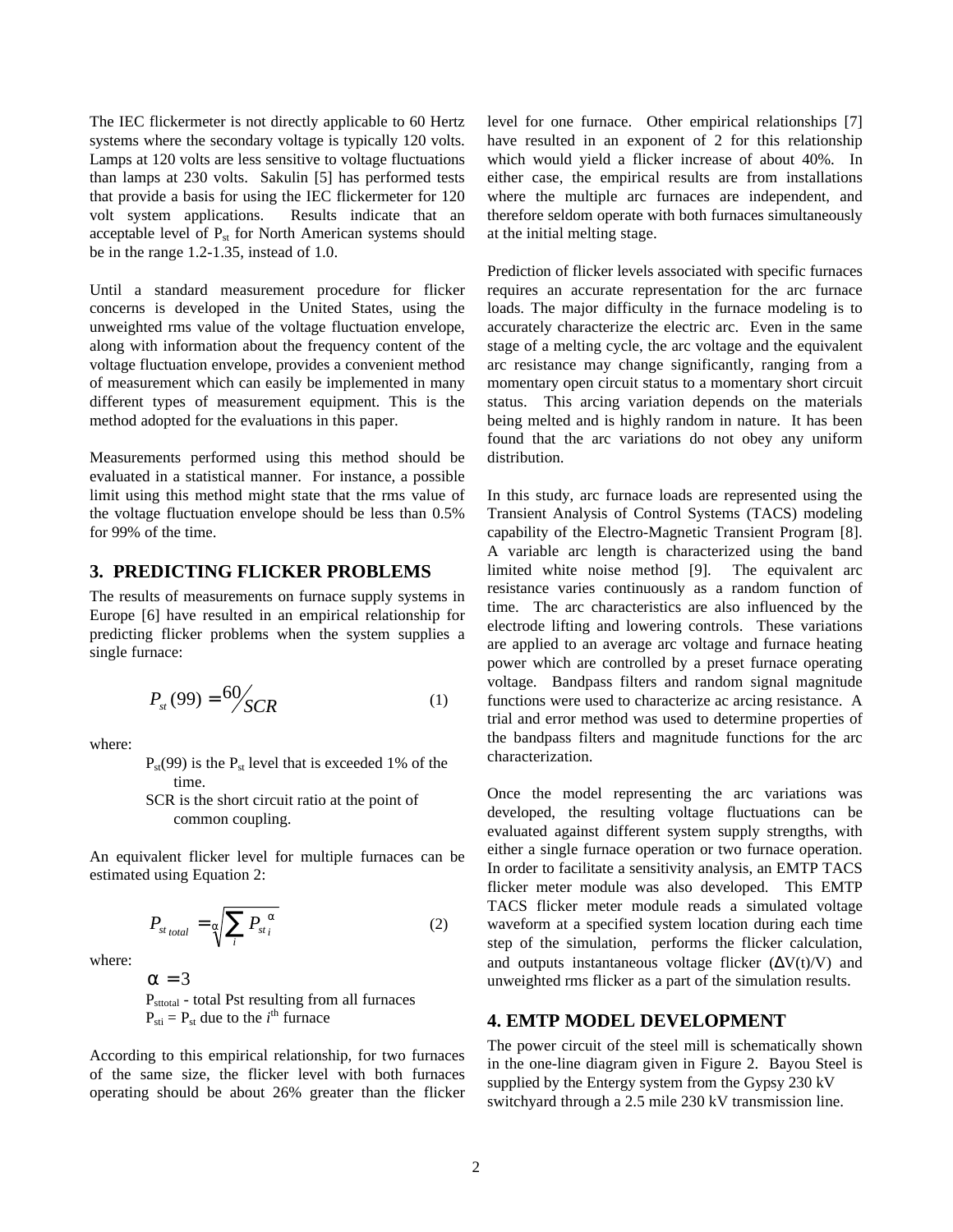

*Figure 2. Bayou Steel power supply system one-line.*

Two 60 MVA, 230/34.5 kV, Delta-Wye, power transformers are used to supply the melt shop that includes two 57 MW ac arc furnaces. Each of these furnaces has its own 60 MVA, 33 kV/728-240V, Delta-Wye step-down transformer and a 25 Mvar harmonic filter at the 34.5 kV bus. The filter is tuned at 171 Hz.

The melt shop auxiliary and rolling mill is supplied separately by two 20 MVA, 230/34.5 kV transformers with the same winding connections. The major loads of these transformers are SCR based dc drives supplied at either 500V or 600V. For simplification, these drives are grouped according to their supply voltages and are equivalently represented in the EMTP model by one 6 MW and one 9 MW drive. The drives are assumed to be operated at a 30 degree firing angle. The 4 Mvar and 11 Mvar power factor correction/ harmonic filter units are connected at 34.5 kV buses as shown.

The representation for the arc furnace, and the arc characteristics in particular, is the most crucial for evaluating flicker concerns. The models related to this portion of the model are described below.

#### **4.1 AC Arc Furnace Model**

In this study, the ac arc representation is a function of three major factors.

The first cause of variations is associated with the 60 Hz current zero crossings. For a constant arc length, the arc voltage  $V_{\text{arc}}(t)$  changes with the magnitude of the instantaneous current,  $I_{arc}(t)$ . As described in [10], for a positive half cycle of the arc current, the arc voltage can be expressed by Equation 3.

$$
V_{\text{arc}}(t) = V_{\text{arco}} + C/(D + I_{\text{arc}}(t))
$$
\n(3)

where:

 $V_{\text{arco}} = a$  constant, unit length arc voltage threshold  $C = a constant$ , in unit of Watts  $D = a$  constant, in unit of Amps

The voltage shape for the negative half cycle is symmetrical to the positive half cycle with respect to the origin. The constants C and D are of different values for increasing and decreasing instantaneous current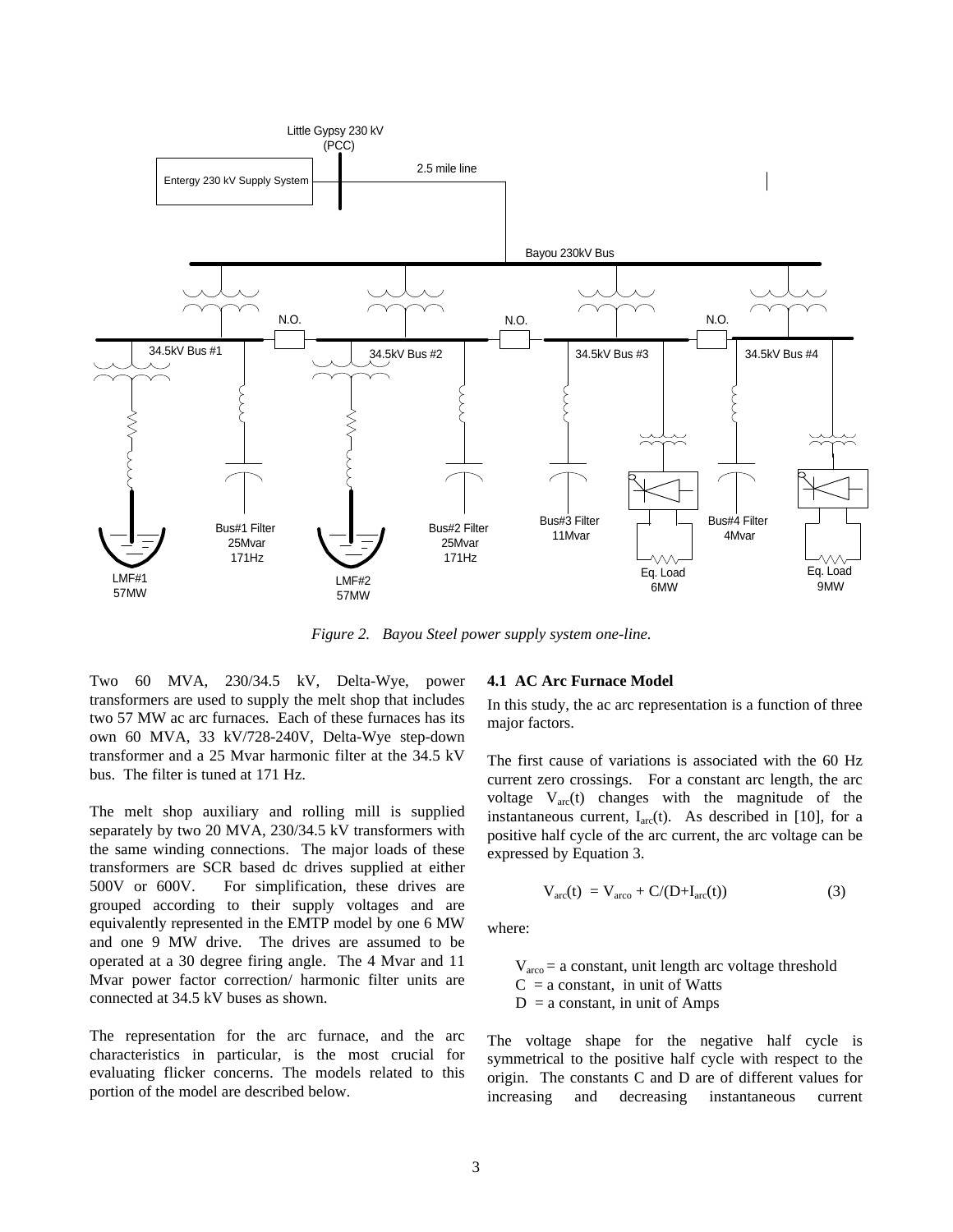magnitude. This is a deterministic rule mainly responsible for characteristic harmonic distortion.

The second factor affecting the furnace arc is electrode lifting and lowering controls. It is also referred to as electrode voltage regulation. The principle of this ac voltage regulation is shown in Figure 3.



*Figure 3. AC arc voltage control.*

With a constant voltage across a unit length of arc, a desired total arc voltage is adjusted by changing the length of the arc. An appropriate operating voltage is obtained by lifting or lowering the movable positive electrode with respect to the fixed negative electrode. As a result, the distance between the tips of the electrodes changes, resulting in a different range of arcing voltage variation.

At different melting stages, the furnace heating power is adjusted by changing the arc voltage. With a constant supply system impedance, this voltage change results in arc current change and arc power change. A long arc operation tends to give a high operating power factor. A short arc operation results in a low power factor. For the electrode regulation, the rms value of the ac voltage is directly monitored at the electrode. The measured voltage is compared with a selected ac voltage setting.

The difference between the actual and setting voltages, δV, is processed through a PI controller. The output of the PI controller determines the direction and the speed of an electrode movement. Then, this control signal is amplified to operate a proportional valve to complete the arc length adjustment.

When the actual ac voltage is greater than the set voltage, δV is negative. If the magnitude of this negative voltage exceeds a dead band, the electrode will be lowered with a specified speed to reduce the arc length so that the ac arc voltage decreases. When the actual voltage becomes smaller than the setting voltage, a reverse action takes place. Dead bands are set on both sides of the zero point on the voltage error axis to prevent unnecessary electrode movement in response to small magnitude arc voltage fluctuations. The maximum lifting and lowering speeds are imposed by the limit of the mechanical proportional valve system. The time delay in the control diagram reflects the response time of the mechanical system. A typical mechanical system of this type can have a frequency response as fast as 2 to 3 Hz. For a flicker frequency range of 0.5 to 30 Hz, this mechanical system response should not be ignored.

The third factor applied is a random time variation of the arc length. For any given furnace arc voltage setting and distance between the tips of the electrodes, the actual arc length changes randomly with time.

The factors which directly affect this random change include the physical distance between the tip of the electrode and the melting materials, characteristics of the materials, status of melting, and many other factors related to furnace design and operating conditions. As a result, the magnitude of these random changes can be dramatic, ranging from a bolted short circuit to an open circuit.

According to previous studies over the past several decades, it is now commonly accepted that the variations of an electrical arc do not obey any standard distribution rule and the arc length changes in a completely random fashion. In this study, to properly represent such a random arc change, a band-limited white noise method is used [9,10]. The TACS realization in the EMTP simulation is illustrated schematically by Figure 4.



*Figure 4. TACS representation of random variation of arc length.*

The procedure to model the random variation portion of the arc length, ΔL, consists of four steps:

- 1. Generate a random number between 0 and 1 at each simulation time step.
- 2. Set up an appropriate sampling scheme so that the time step effects on the generated random signal are removed.
- 3. Process the sampled random signal through a 4 Hz to 14 Hz band-pass filter.
- 4. Apply proper scaling and weighting functions which characterize the different disturbance magnitude at different melting stages. In this stage, a pre-set ac arc voltage is used as an input to the weighting function.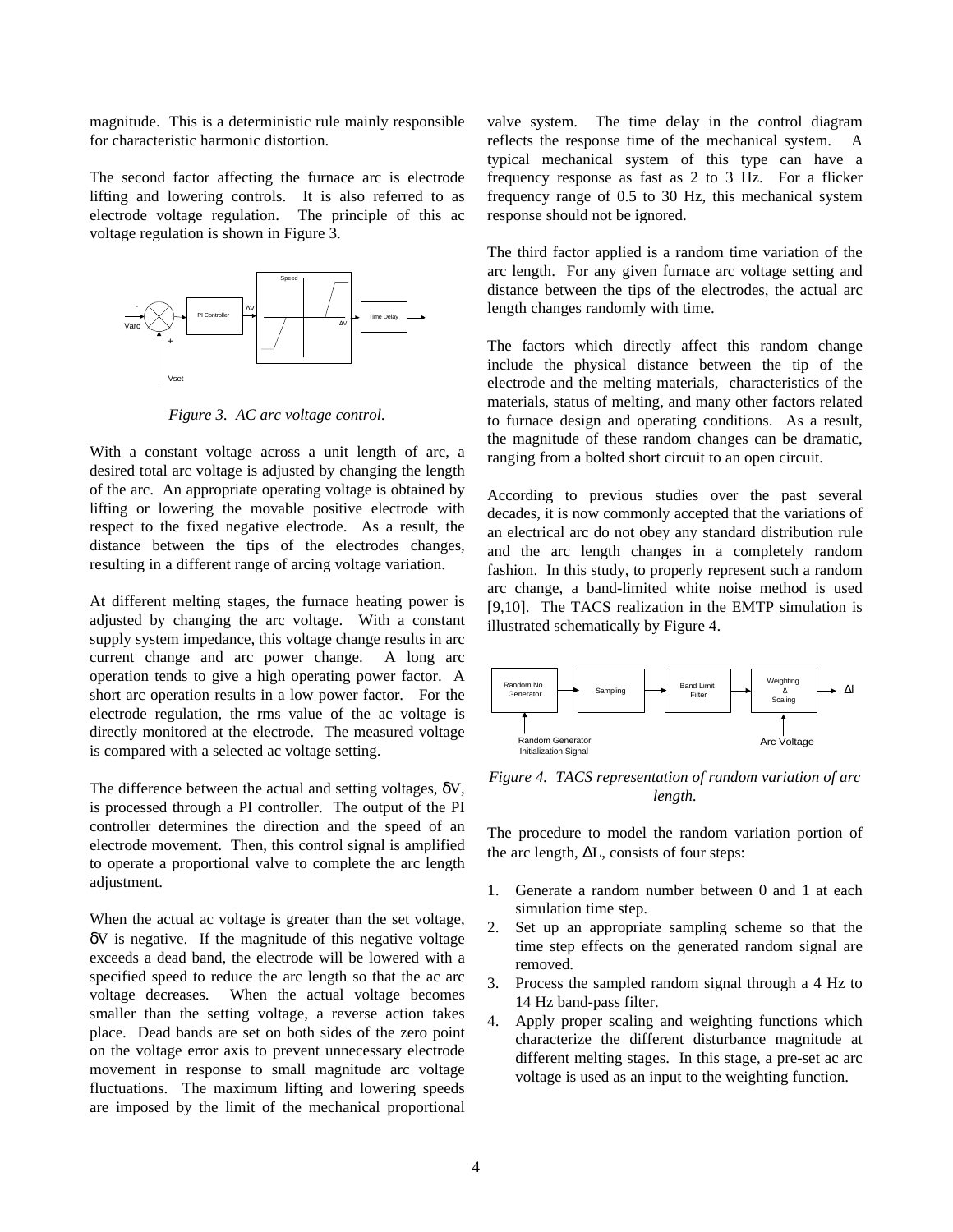The effective arc length obtained through this procedure can be expressed by:

$$
L(t)=L_o(t)^*(1-\Delta L(t))
$$
\n(4)

where:

 $L<sub>o</sub>(t)$  is the desired arc length calculated by the electrode regulation control logic for a given ac voltage setting value.

With all of the above factors considered, the arc voltage can be structured as follows:

$$
V_a = kV_{ao}(I_a) \tag{5}
$$

where:

 $V_{\text{ao}}$  is the arc voltage corresponding to the reference length,  $L_{0}$ .

The coefficient k is the ratio of the threshold arc voltage corresponding to a length L,  $V_{at}(L)$ , to that relevant to the reference length,  $V_{at}(L_0)$ .

Since the relationship between threshold voltage and arc length can be expressed as:

$$
V_{at} = A + B^* L \tag{6}
$$

then, with the random nature included, k is given by:

$$
k(t) = (A+B^*L(t))/(A+B^*L_0(t))
$$
\n(7)

where:

 $L =$  the arc length in cm.

- $A = a$  constant taking into account the sum of anode and cathode voltage drops (40 volts)
- B =the voltage drop per unit arc length  $(10 \text{ volts/cm})$

#### **4.2 Flicker Meter Model**

In this analysis, the actual voltage variations,  $\Delta V$ , or "disturbance voltage", including all frequency components in the 0.5 to 30 Hz range, are defined as instantaneous flicker. The definition of  $\Delta V$  and the method to separate it from its 60 Hz carrier voltage are given in [11]. To obtain the instantaneous voltage flicker from EMTP simulation, a sampled voltage is processed by TACS functions consisting of the following four steps:

- 1. Voltage signal full-wave rectification
- 2. 120 Hz notch filtering.
- 3. 30 Hz low-pass filtering
- 4. DC voltage removing

In the EMTP module, a minor modification on this procedure was made. As a result, the actual signal processing is illustrated in Figure 5. The denominator V in the output is the mean rms voltage within a 2 second rolling time window, which corresponds to the 0.5 Hz low limit of the flicker frequency. For easy reading, a factor of 1000 is used as a multiplier on the percentage disturbance voltage output. Consequently, a direct reading of 500 from the simulation corresponds to a flicker level of 0.5%. The EMTP TACS module for this flicker meter was tested with a known disturbance signal to verify performance.



*Figure 5. Flow chart for separating instantaneous voltage flicker from 60 Hz carrier voltage.*

### **5. TYPICAL WAVEFORMS**

Typical waveforms from the simulations of the Bayou Steel operation with one 57 MW arc furnace operating and the original source conditions are provided for reference. These are the conditions for comparison with previous flicker measurements. Figure 6 shows the simulated arc voltage within a 2 second time window. Figure 7 illustrates the voltage fluctuations at the Gypsy 230 kV bus. Figures 8 and 9 give the instantaneous voltage flicker at the Gypsy 230 kV bus and its frequency spectrum. Figure 10 is the percentage rms flicker at the same Gypsy bus.



*Figure 6. Arc voltage waveform.*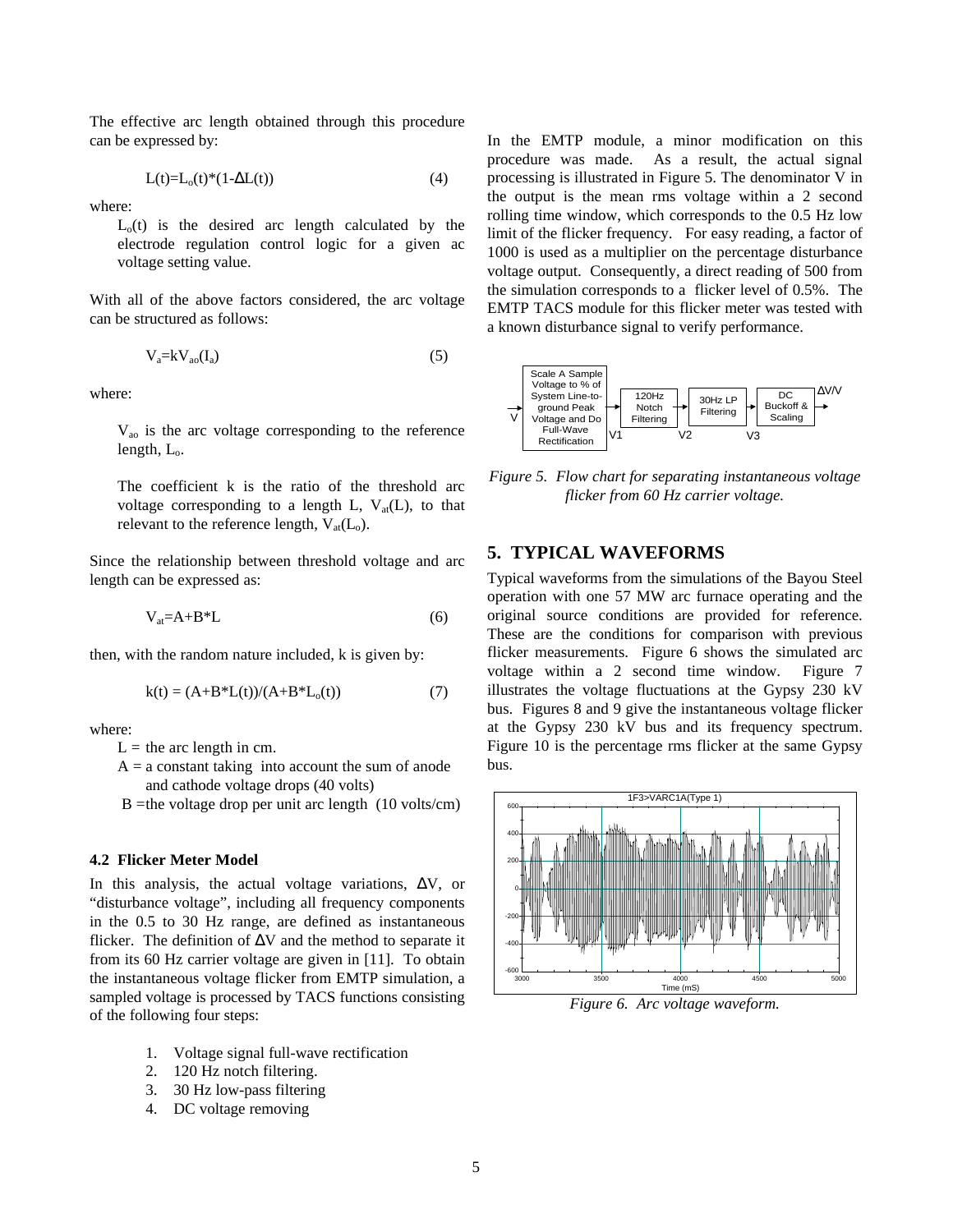

*Figure 7. Gypsy 230 kV bus voltage fluctuation (magnified).*



*Figure 8. Gypsy 230 kV instantaneous voltage flicker DV/V in 1000 times percentage value.*



*Figure 9. Frequency spectrum of Little Gypsy 230 kV instantaneous voltage flicker.*



*Figure 10. Gypsy 230 kV rms flicker.*

The rms flicker calculations were found to have excellent agreement with previous flicker measurements. For these conditions, the previous measurements showed that the 99% probability point for the rms flicker levels was approximately 0.3% with primary frequency components in the range 2-7 Hz.

The following observations are worth noting from these waveforms and other simulations with two furnaces in service.

- The instantaneous and rms flicker plots show significant variations. The maximum value can be significantly higher than a value averaged over a 1 or 2 second period. The maximum flicker values have been used for evaluation in this study. This should be considered a conservative approach.
- The frequency spectrum of the flicker is concentrated in the 1-12 Hz range but it is difficult to pick out a dominant frequency. This means that the simplified calculation approaches for sine waves and square waves cannot be applied at all for these waveforms. The concentration below 12 Hz is typical of arc furnace variations without a static var system. These variations are in the range that has the most potential to cause complaints.
- The frequency spectrum of the flicker shifts somewhat with two furnaces operating. In this case, the dominant components are in the 8-12 Hz range, rather than the 1-5 Hz range for one furnace. This is still in the range that can cause problems but slightly higher levels may be acceptable.

# **6. SUMMARY OF EXPECTED FLICKER**

There are three alternatives for the steel plant power supply. For each alternative, there are upper and lower available short-circuit capacities for different generation schemes. These system conditions combined with the possible arc furnace operating conditions resulted in twelve cases. The available short circuit level at Little Gypsy for each case is indicated in the first column of the summary in Table I.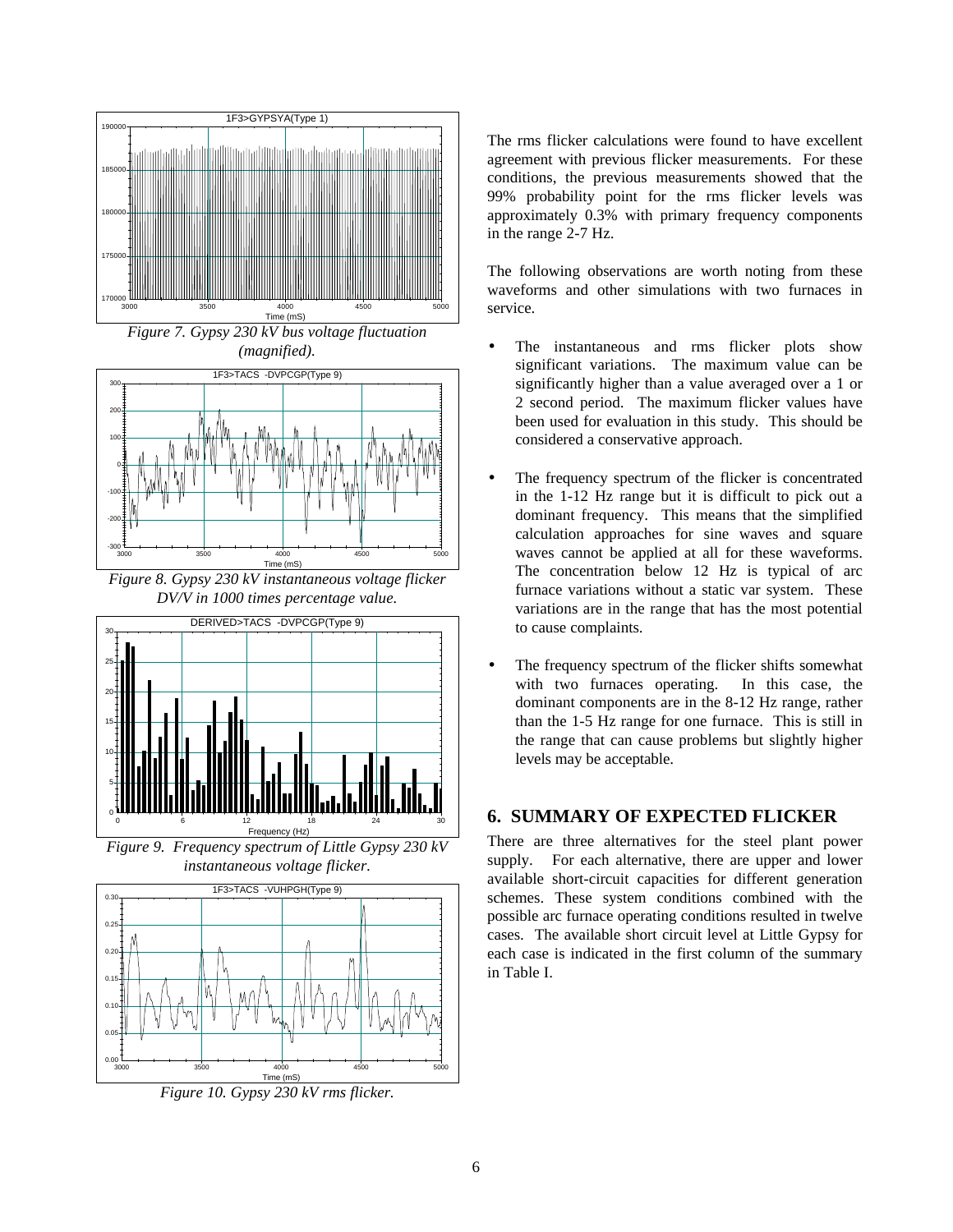|                                      | <b>One Furnace</b>     |                                  | <b>Two Furnaces</b>    |                                  |
|--------------------------------------|------------------------|----------------------------------|------------------------|----------------------------------|
| <b>Available</b><br><b>Fault MVA</b> | $\Delta V(t)/V$<br>(%) | Unweighted<br>rms Flicker<br>(%) | $\Delta V(t)/V$<br>(%) | Unweighted<br>rms Flicker<br>(%) |
| 21576                                | 0.28                   | 0.28                             | 0.36                   | 0.43                             |
| 18015                                | 0.26                   | 0.29                             | 0.41                   | 0.49                             |
| 15664                                | 0.30                   | 0.33                             | 0.47                   | 0.57                             |
| 13568                                | 0.35                   | 0.39                             | 0.60                   | 0.75                             |
| 12203                                | 0.38                   | 0.43                             | 0.68                   | 0.75                             |
| 10196                                | 0.45                   | 0.52                             | 0.76                   | 0.92                             |

*Table I. Summary of flicker simulation results at the Little Gypsy 230 kV bus.*

The calculated flicker at the PCC (Little Gypsy) is presented in two formats: the maximum magnitudes of the instantaneous flicker (peak value of the  $\Delta V/V$ ) and the unweighted rms flicker. The field measurements at Little Gypsy with the original strong system supply showed unweighted rms flicker levels in the range 0.25-0.30%. These results correspond with one furnace in the first row of the table. The simulations include a 2 second window with arc variations designed to represent the worst part of the melt cycle. Therefore, the cases with two arc furnaces operating simultaneously are actually simulating two furnaces both operating in the initial melting period when the arc is the most unstable.

The values given in the table for the  $\Delta$ V/V are in percent of the peak line-to-ground voltage. That is, they represent the maximum deviation in the fluctuation divided by the nominal peak line-to-ground voltage. The unweighted rms flicker values are based on a 30 Hz reference frequency (in other words, the rms is calculated as a moving 0.033 second window) and are rms values expressed in percent of the nominal rms line-to-ground voltage. The maximum rms value over this time period is presented in the tables.

If the primary frequency components of the flicker are in the 1-10 Hz range, a flicker level less than 0.5% is generally considered to be acceptable. The results at Little Gypsy indicate that flicker levels should be acceptable for one furnace operation almost all the way down to the worst case short circuit level simulated.

For two furnace operation, the worst case rms flicker levels are acceptable as long as the short circuit level at Little Gypsy is about 16000 MVA. The strongest source alternative nearly provides this short circuit capacity. Lower short circuit capacities at Little Gypsy could result in unacceptable flicker levels for worst case furnace operating conditions (two furnaces in the initial bore down period of the melt).

It is interesting to evaluate the effect of the second furnace on the flicker levels. Table II summarizes the results of the simulations as a ratio of the flicker with both furnaces operating to the flicker with only one furnace operating. The average value of this ratio if 1.61 for  $\Delta$ V/V and 1.73 for the unweighted rms flicker. These ratios are significantly higher than predicted by Equation 2 but this is explained by the fact that both furnaces are operating in the worst part of the melt cycle for the simulations. Statistically, the average impact of the second furnace will be less than the impact predicted in the simulations.

*Table II. Effect of second furnace on expected flicker levels at the Little Gypsy 230 kV bus.*

| <b>Available Fault</b><br><b>MVA</b> | <b>Instantaneous Flicker</b><br>Ratio | rms Flicker<br>Ratio |
|--------------------------------------|---------------------------------------|----------------------|
| 21576                                | 1.29                                  | 1.54                 |
| 18015                                | 1.58                                  | 1.69                 |
| 15664                                | 1.57                                  | 1.73                 |
| 13568                                | 1.71                                  | 1.92                 |
| 12203                                | 1.79                                  | 1.74                 |
| 10196                                | 1.69                                  | 1.77                 |
| Average                              | 1.61                                  | 1.73                 |

The simulation results indicate that flicker levels could be unacceptable with two furnace operation. However, the simulations are conservative and the recommendation from the study was to permit initial operation in a two furnace configuration with monitoring of the flicker levels. If objectionable flicker levels are encountered, the optimum solution (e.g. static var system, furnace controls, etc.) can be developed in cooperation between the utility and the customer.

## **7. CONCLUSIONS**

The paper describes a new dynamic arc furnace model that can be used to evaluate flicker concerns. The model includes the non-linear relationship between voltage and current for harmonic investigations, the arc voltage regulator controls, the electrode controls, and the random variations in the arc characteristics.

The arc furnace model was verified using field measurements of flicker levels with one furnace operating